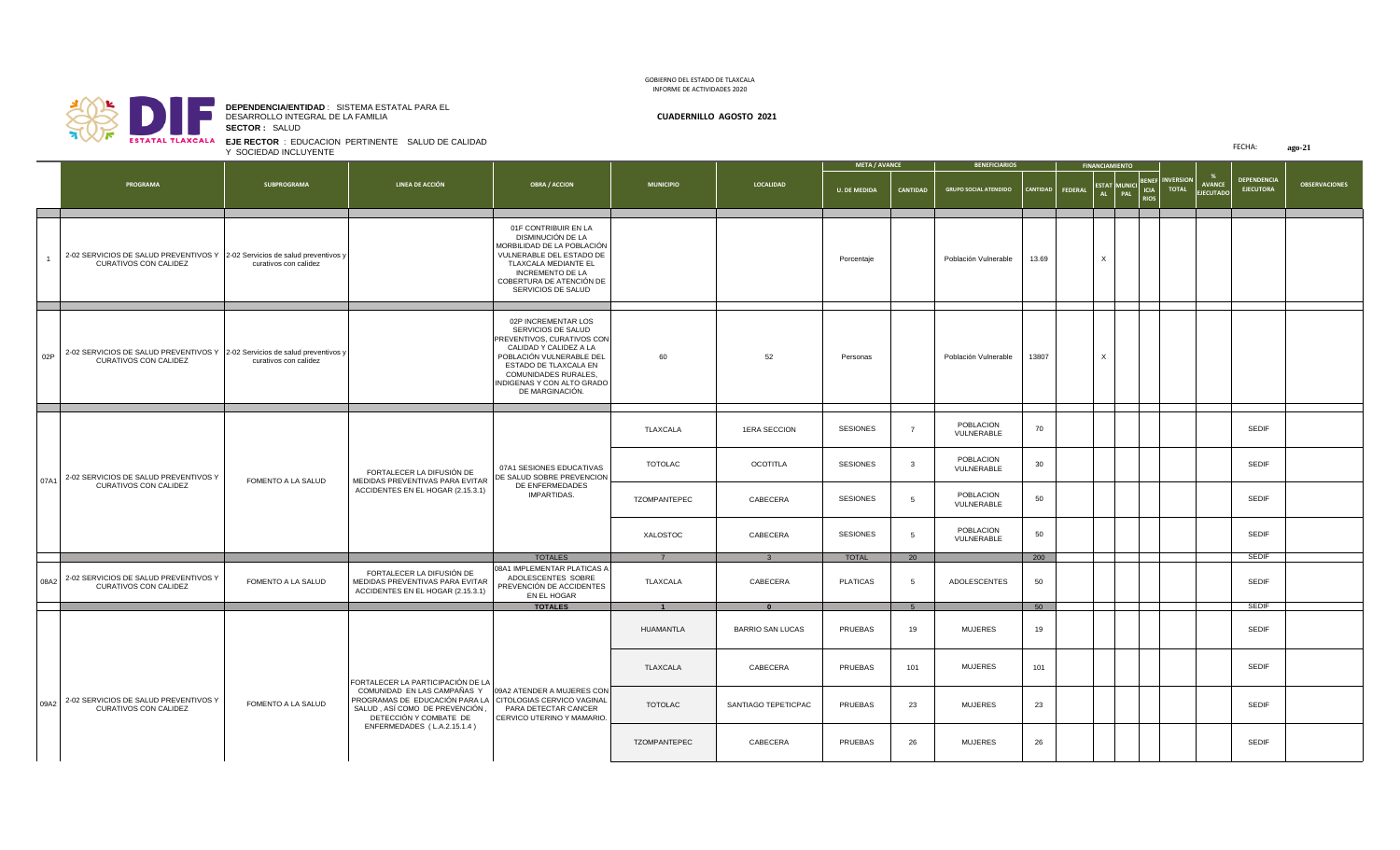## D н. **SECTOR :** SALUD **EJE RECTOR** : EDUCACION PERTINENTE SALUD DE CALIDAD

**DEPENDENCIA/ENTIDAD** : SISTEMA ESTATAL PARA EL DESARROLLO INTEGRAL DE LA FAMILIA **CUADERNILLO AGOSTO 2021**

FECHA: **ago-21**

|      |                                                                             | Y SOCIEDAD INCLUYENTE |                                                                                                                                                             |                                                                                                                   |                                      | FECHA:<br>ago-21                                   |                      |                 |                                |          |                  |                       |                                         |                        |                                   |                                        |                      |
|------|-----------------------------------------------------------------------------|-----------------------|-------------------------------------------------------------------------------------------------------------------------------------------------------------|-------------------------------------------------------------------------------------------------------------------|--------------------------------------|----------------------------------------------------|----------------------|-----------------|--------------------------------|----------|------------------|-----------------------|-----------------------------------------|------------------------|-----------------------------------|----------------------------------------|----------------------|
|      |                                                                             |                       |                                                                                                                                                             |                                                                                                                   |                                      |                                                    | <b>META / AVANCE</b> |                 | <b>BENEFICIARIOS</b>           |          |                  | <b>FINANCIAMIENTO</b> |                                         |                        |                                   |                                        |                      |
|      | PROGRAMA                                                                    | <b>SUBPROGRAMA</b>    | LINEA DE ACCIÓN                                                                                                                                             | <b>OBRA / ACCION</b>                                                                                              | <b>MUNICIPIO</b>                     | <b>LOCALIDAD</b>                                   | <b>U. DE MEDIDA</b>  | <b>CANTIDAD</b> | <b>GRUPO SOCIAL ATENDIDO</b>   |          | CANTIDAD FEDERAL |                       | ESTAT MUNICI BENEF TOTAL<br><b>RIOS</b> | <b>BENEF INVERSION</b> | <b>AVANCE</b><br><b>EJECUTADO</b> | <b>DEPENDENCIA</b><br><b>EJECUTORA</b> | <b>OBSERVACIONES</b> |
|      |                                                                             |                       |                                                                                                                                                             |                                                                                                                   | XALOSTOC                             | CABECERA                                           | PRUEBAS              | 31              | <b>MUJERES</b>                 | 31       |                  |                       |                                         |                        |                                   | <b>SEDIF</b>                           |                      |
|      |                                                                             |                       |                                                                                                                                                             | <b>TOTALES</b>                                                                                                    |                                      |                                                    | <b>TOTAL</b>         | 200             |                                | 200      |                  |                       |                                         |                        |                                   | <b>SEDIF</b>                           |                      |
|      |                                                                             |                       |                                                                                                                                                             | 10A2 VIGILAR EL ESTADO<br>NUTRICIONAL DE LOS<br>MENORES DE 5 AÑOS DE EDAD<br>MEDIANTE SOMATOMETRIAS<br>RELIZADAS. | HUAMANTLA                            | <b>BARRIO SAN LUCAS</b>                            | SOMATOMETRIA         | 60              | NIÑOS                          | 60       |                  |                       |                                         |                        |                                   | <b>SEDIF</b>                           |                      |
|      |                                                                             |                       |                                                                                                                                                             |                                                                                                                   | TLAXCALA                             | CABECERA                                           | SOMATOMETRIA         | 150             | NIÑOS                          | 150      |                  |                       |                                         |                        |                                   | <b>SEDIF</b>                           |                      |
| 10A2 | 2-02 SERVICIOS DE SALUD PREVENTIVOS Y<br>CURATIVOS CON CALIDEZ              | FOMENTO A LA SALUD    | FORTALECER LAS ACCIONES DE<br>PREVENCIÓN Y CONTROL DEL<br>SOBREPESO Y OBESIDAD DESDE LOS<br>PRIMEROS AÑOS DE VIDA (L.A.2.15.2.4)                            |                                                                                                                   | <b>TOTOLAC</b>                       | SANTIAGO TEPETICPAC                                | SOMATOMETRIA         | 21              | NIÑOS                          | 21       |                  |                       |                                         |                        |                                   | SEDIF                                  |                      |
|      |                                                                             |                       |                                                                                                                                                             |                                                                                                                   | TZOMPANTEPEC                         | CABECERA                                           | SOMATOMETRIA         | 29              | NIÑOS                          | 29       |                  |                       |                                         |                        |                                   | <b>SEDIF</b>                           |                      |
|      |                                                                             |                       |                                                                                                                                                             |                                                                                                                   | XALOSTOC                             | CABECERA                                           | <b>SOMATOMETRIA</b>  | 40              | NIÑOS                          | 40       |                  |                       |                                         |                        |                                   | <b>SEDIF</b>                           |                      |
|      |                                                                             |                       |                                                                                                                                                             |                                                                                                                   |                                      | $\overline{2}$                                     |                      | 300             |                                | 300      |                  |                       |                                         |                        |                                   | <b>SEDIF</b>                           |                      |
|      |                                                                             |                       | FORTALECER LAS ACCIONES PARA LA<br>PREVENCIÓN, DETECCIÓN OPORTUNA<br>Y CONTROL DE LA DIABETES MELLITUS<br>Y SUS COMPLICACIONES EN MUJERES<br>(LA 2.15.2.5)  | 11A2a REALIZAR PRUEBAS DE<br>DIABETES MELLITUS A<br>(HOMBRES)<br><b>TOTALES</b>                                   | HUAMANTLA                            | <b>BARRIO SAN LUCAS</b>                            | PRUEBA               | 14              | <b>HOMBRES</b>                 | 14       |                  |                       |                                         |                        |                                   | SEDIF                                  |                      |
|      | 11A2a 2-02 SERVICIOS DE SALUD PREVENTIVOS Y<br><b>CURATIVOS CON CALIDEZ</b> | FOMENTO A LA SALUD    |                                                                                                                                                             |                                                                                                                   | TOTOLAC                              | SANTIAGO TEPETICPAC                                | PRUEBA               | 17              | <b>HOMBRES</b>                 | 17       |                  |                       |                                         |                        |                                   | <b>SEDIF</b>                           |                      |
|      |                                                                             |                       |                                                                                                                                                             |                                                                                                                   | XALOSTOC                             | CABECERA                                           | PRUEBA               | 29<br>60        | <b>HOMBRES</b>                 | 29       |                  |                       |                                         |                        |                                   | <b>SEDIF</b><br><b>SEDIF</b>           |                      |
|      |                                                                             |                       |                                                                                                                                                             |                                                                                                                   | $\overline{\mathbf{3}}$<br>HUAMANTLA | $\overline{\mathbf{2}}$<br><b>BARRIO SAN LUCAS</b> | PRUEBA               | 30              | <b>MUJERES</b>                 | 60<br>30 |                  |                       |                                         |                        |                                   | <b>SEDIF</b>                           |                      |
|      |                                                                             | FOMENTO A LA SALUD    | FORTALECER LAS ACCIONES PARA LA<br>PREVENCIÓN, DETECCIÓN OPORTUNA<br>Y CONTROL DE LA DIABETES MELLITUS<br>Y SUS COMPLICACIONES EN HOMBRES<br>(L A 2.15.2.5) | 11A2b REALIZAR PRUEBAS DE<br>DIABETES MELLITUS A<br>(MUJERES)                                                     | NANACAMILPA                          | CABECERA                                           | PRUEBA               | 20              | <b>MUJERES</b>                 | 20       |                  |                       |                                         |                        |                                   | SEDIF                                  |                      |
|      | 11A2b 2-02 SERVICIOS DE SALUD PREVENTIVOS Y<br>CURATIVOS CON CALIDEZ        |                       |                                                                                                                                                             |                                                                                                                   | <b>TOTOLAC</b>                       | SANTIAGO TEPETICPAC                                | PRUEBA               | 30              | <b>MUJERES</b>                 | 30       |                  |                       |                                         |                        |                                   | SEDIF                                  |                      |
|      |                                                                             |                       |                                                                                                                                                             |                                                                                                                   | XALOSTOC                             | CABECERA                                           | PRUEBA               | 60              | <b>MUJERES</b>                 | 60       |                  |                       |                                         |                        |                                   | SEDIF                                  |                      |
|      |                                                                             |                       |                                                                                                                                                             | <b>TOTALES</b>                                                                                                    | 11                                   | 5                                                  |                      | 140             |                                | 140      |                  |                       |                                         |                        |                                   | <b>SEDIF</b>                           |                      |
|      |                                                                             |                       |                                                                                                                                                             |                                                                                                                   | HUAMANTLA                            | <b>BARRIO SAN LUCAS</b>                            | <b>MEDICION</b>      | 33              | <b>POBLACION</b><br>VULNERABLE | 33       |                  |                       |                                         |                        |                                   | SEDIF                                  |                      |
|      |                                                                             |                       |                                                                                                                                                             | 12A2 FORTALECER LA                                                                                                | NANACAMILPA                          | CABECERA                                           | <b>MEDICION</b>      | 25              | POBLACION<br>VULNERABLE        | 25       |                  |                       |                                         |                        |                                   | <b>SEDIF</b>                           |                      |
| 12A2 | 2-02 SERVICIOS DE SALUD PREVENTIVOS Y                                       |                       | FORTALECER LAS ACCIONES PARA LA<br>PREVENCIÓN, DETECCIÓN OPORTUNA<br>Y CONTROL DE LA DIABETES MELLITUS<br>Y SUS COMPLICACIONES (LA 2.15.2.5)                | PREVENCIÓN DE<br>HIPERTENSIÓN ARTERIAL<br>MEDIANTE LA TOMA DE<br>PRESIÓN ARTERIAL A<br>POBLACIÓN VULNERABLE       | TLAXCALA                             | CABECERA                                           | <b>MEDICION</b>      | 73              | POBLACION<br>VULNERABLE        | 73       |                  |                       |                                         |                        |                                   | <b>SEDIF</b>                           |                      |
|      | CURATIVOS CON CALIDEZ                                                       | FOMENTO A LA SALUD    |                                                                                                                                                             |                                                                                                                   | TOTOLAC                              | SANTIAGO TEPETICPAC                                | <b>MEDICION</b>      | 30              | POBLACION<br>VULNERABLE        | 30       |                  |                       |                                         |                        |                                   | <b>SEDIF</b>                           |                      |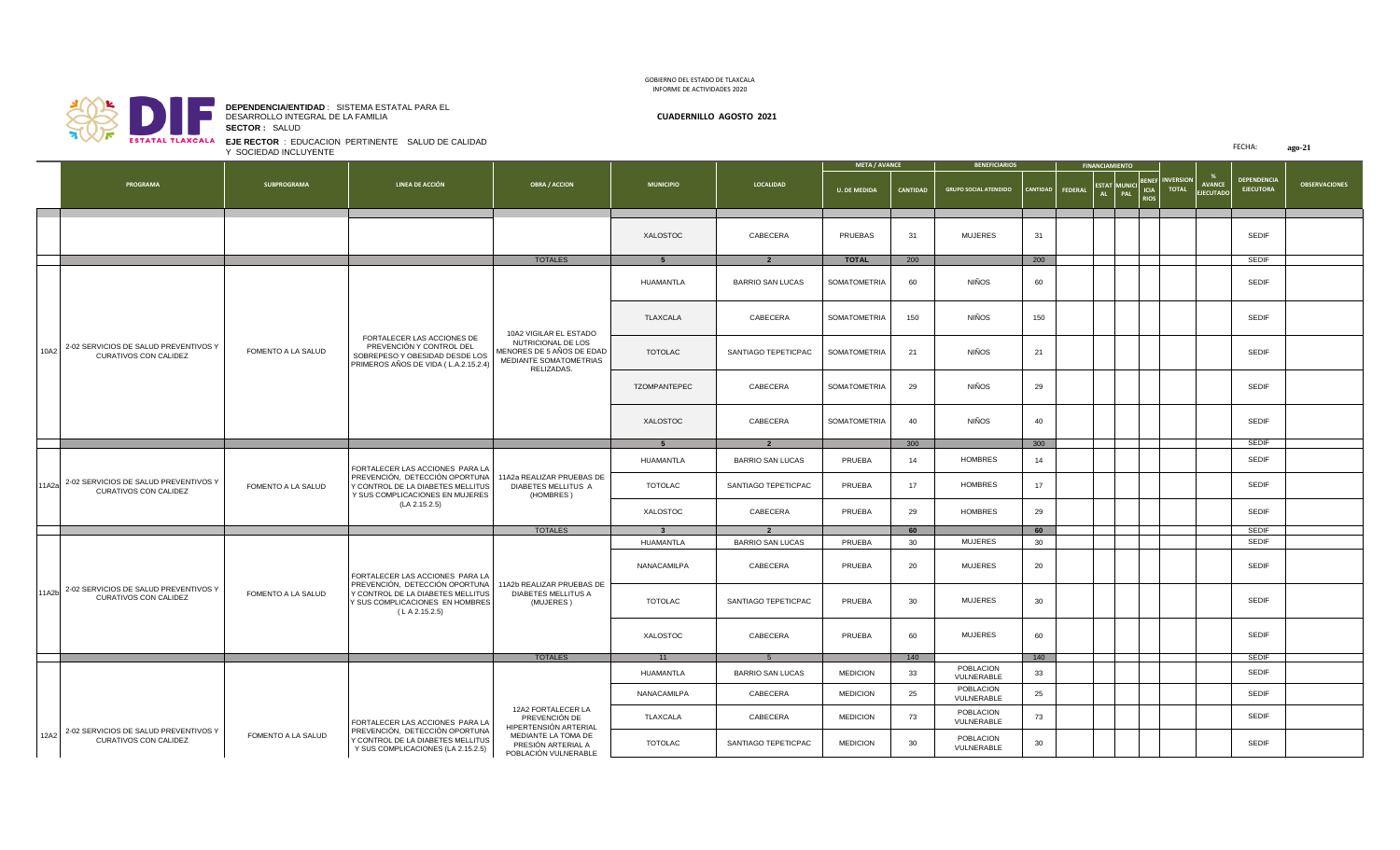

**SECTOR :** SALUD **DEPENDENCIA/ENTIDAD** : SISTEMA ESTATAL PARA EL DESARROLLO INTEGRAL DE LA FAMILIA **CUADERNILLO AGOSTO 2021**

**EJE RECTOR** : EDUCACION PERTINENTE SALUD DE CALIDAD Y SOCIEDAD INCLUYENTE

| <b>SVIRING ISRAVASA</b><br><b>EJE RECTOR: EDUCACION PERTINENTE SALUD DE CALIDAD</b><br>Y SOCIEDAD INCLUYENTE |  |                                                                     |                    |                                                                                                                                                                                          |                                                                                                                               |                         |                         |                     |                                                                       | FECHA:<br>ago-21             |                         |         |        |             |                              |                            |                                        |                                                                                          |  |  |  |  |
|--------------------------------------------------------------------------------------------------------------|--|---------------------------------------------------------------------|--------------------|------------------------------------------------------------------------------------------------------------------------------------------------------------------------------------------|-------------------------------------------------------------------------------------------------------------------------------|-------------------------|-------------------------|---------------------|-----------------------------------------------------------------------|------------------------------|-------------------------|---------|--------|-------------|------------------------------|----------------------------|----------------------------------------|------------------------------------------------------------------------------------------|--|--|--|--|
|                                                                                                              |  |                                                                     |                    |                                                                                                                                                                                          |                                                                                                                               |                         |                         |                     | <b>META / AVANCE</b><br><b>BENEFICIARIOS</b><br><b>FINANCIAMIENTO</b> |                              |                         |         |        |             |                              |                            |                                        |                                                                                          |  |  |  |  |
|                                                                                                              |  | PROGRAMA                                                            | SUBPROGRAMA        | LINEA DE ACCIÓN                                                                                                                                                                          | <b>OBRA / ACCION</b>                                                                                                          | <b>MUNICIPIO</b>        | <b>LOCALIDAD</b>        | <b>U. DE MEDIDA</b> | <b>CANTIDAD</b>                                                       | <b>GRUPO SOCIAL ATENDIDO</b> | CANTIDAD                | FEDERAL | AL PAL | <b>RIOS</b> | ESTAT MUNICI BENEF INVERSION | <b>AVANCE</b><br>EJECUTADO | <b>DEPENDENCIA</b><br><b>EJECUTORA</b> | <b>OBSERVACIONES</b>                                                                     |  |  |  |  |
|                                                                                                              |  |                                                                     |                    |                                                                                                                                                                                          | REALIZADA.                                                                                                                    | TZOMPANTEPEC            | CABECERA                | <b>MEDICION</b>     | 15                                                                    | POBLACION<br>VULNERABLE      | 15                      |         |        |             |                              |                            | SEDIF                                  |                                                                                          |  |  |  |  |
|                                                                                                              |  |                                                                     |                    |                                                                                                                                                                                          |                                                                                                                               | XALOSTOC                | CABECERA                | <b>MEDICION</b>     | 11                                                                    | POBLACION<br>VULNERABLE      | 11                      |         |        |             |                              |                            | SEDIF                                  |                                                                                          |  |  |  |  |
|                                                                                                              |  |                                                                     |                    |                                                                                                                                                                                          |                                                                                                                               | 6                       |                         |                     | 187                                                                   |                              | 187                     |         |        |             |                              |                            | <b>SEDIF</b>                           |                                                                                          |  |  |  |  |
|                                                                                                              |  | 13A3 2-02 SERVICIOS DE SALUD PREVENTIVOS Y<br>CURATIVOS CON CALIDEZ | FOMENTO A LA SALUD | FORTALECER EL SISTEMA DE<br>VIGILANCIA EPIDEMIOLOGICA Y<br>CONTROL DE ENFERMEDADES EN EL<br>ESTADO (2.15.2.1)                                                                            | 13A3 FORTALECER EL SISTEMA<br>DE VIGILANCIA<br>EPIDEMIOLOGICA CON<br>INFORMES SOBRECASOS<br>NUEVOS DE ENFERMEDADES            | TLAXCALA                | CABECERA                | <b>INFORMES</b>     | 5                                                                     |                              | $\overline{4}$          |         |        |             |                              |                            | SEDIF                                  |                                                                                          |  |  |  |  |
|                                                                                                              |  |                                                                     |                    |                                                                                                                                                                                          |                                                                                                                               |                         |                         |                     | 5 <sub>5</sub>                                                        |                              | 5 <sub>5</sub>          |         |        |             |                              |                            | <b>SEDIF</b>                           |                                                                                          |  |  |  |  |
|                                                                                                              |  | 14A3 2-02 SERVICIOS DE SALUD PREVENTIVOS Y                          |                    |                                                                                                                                                                                          | 14A3 REALIZAR JORNADAS DE<br>SALUD EN UNIDADES MOVILES<br>CON SERVICIOS INTEGALES EN<br>ZONAS RURALES CON ALTA<br>MARGINACIÓN | ESPAÑITA                | TEPETZALA               | JORNADAS            | $\overline{2}$                                                        | POBLACION<br>VULNERABLE      | $\overline{0}$          |         |        |             |                              |                            | SEDIF                                  |                                                                                          |  |  |  |  |
|                                                                                                              |  |                                                                     |                    | FORTALECER LOS PROGRAMAS DE<br>UNIDADES MEDICAS MOVILES PARA<br>AUMENTAR EL ACCESO A SERVICIOS<br>EN ZONAS RURALES<br>PARTICULARMENTE EN COMUNIDADES<br>INDIGENAS Y APARTADAS (2.16.1.6) |                                                                                                                               | HUAMANTLA               | NEXNOPALA               | <b>JORNADAS</b>     | $\overline{1}$                                                        | POBLACION<br>VULNERABLE      |                         |         |        |             |                              |                            | SEDIF                                  |                                                                                          |  |  |  |  |
|                                                                                                              |  |                                                                     |                    |                                                                                                                                                                                          |                                                                                                                               | CONTLA DE JUAN CUAMATZI | SAN JUAN OCOTITLA       | <b>JORNADAS</b>     | $\overline{1}$                                                        | POBLACION<br>VULNERABLE      |                         |         |        |             |                              |                            | <b>SEDIF</b>                           |                                                                                          |  |  |  |  |
|                                                                                                              |  |                                                                     |                    |                                                                                                                                                                                          |                                                                                                                               | NANACAMILPA             | <b>LOMA FLORIDA</b>     | <b>JORNADAS</b>     | $\overline{1}$                                                        | POBLACION<br>VULNERABLE      |                         |         |        |             |                              |                            | <b>SEDIF</b>                           | Derivado de la<br>transición                                                             |  |  |  |  |
|                                                                                                              |  |                                                                     | FOMENTO A LA SALUD |                                                                                                                                                                                          |                                                                                                                               | TETLA                   | CUAMATZINGO             | JORNADAS            | $\overline{1}$                                                        | POBLACION<br>VULNERABLE      |                         |         |        |             |                              |                            | <b>SEDIF</b>                           | administrativa en<br>sistemas municipales<br>y sistema estatal, dio<br>como resultado la |  |  |  |  |
|                                                                                                              |  | CURATIVOS CON CALIDEZ                                               |                    |                                                                                                                                                                                          |                                                                                                                               | TLAXCALA                | ASILO                   | JORNADAS            | $\overline{1}$                                                        | POBLACION<br>VULNERABLE      |                         |         |        |             |                              |                            | <b>SEDIF</b>                           | programación tardia y<br>paulatina de esta<br>actividad no                               |  |  |  |  |
|                                                                                                              |  |                                                                     |                    |                                                                                                                                                                                          |                                                                                                                               |                         | CABECERA                | <b>JORNADAS</b>     | $\overline{1}$                                                        | POBLACION<br>VULNERABLE      |                         |         |        |             |                              |                            | SEDIF                                  | alcanzando la meta<br>esperada.                                                          |  |  |  |  |
|                                                                                                              |  |                                                                     |                    |                                                                                                                                                                                          |                                                                                                                               | TOTOLAC                 | CABECERA                | JORNADAS            | $\overline{1}$                                                        | POBLACION<br>VULNERABLE      |                         |         |        |             |                              |                            | <b>SEDIF</b>                           |                                                                                          |  |  |  |  |
|                                                                                                              |  |                                                                     |                    |                                                                                                                                                                                          |                                                                                                                               | TZOMPANTEPEC            | CABECERA                | JORNADAS            | $\overline{1}$                                                        | POBLACION<br>VULNERABLE      |                         |         |        |             |                              |                            | <b>SEDIF</b>                           |                                                                                          |  |  |  |  |
|                                                                                                              |  |                                                                     |                    |                                                                                                                                                                                          |                                                                                                                               | XALOSTOC                | CABECERA                | JORNADAS            | $\overline{1}$                                                        | POBLACION<br>VULNERABLE      |                         |         |        |             |                              |                            | SEDIF                                  |                                                                                          |  |  |  |  |
|                                                                                                              |  |                                                                     |                    |                                                                                                                                                                                          |                                                                                                                               | 21                      | 10                      |                     | 11                                                                    |                              | $\overline{\mathbf{0}}$ |         |        |             |                              |                            |                                        |                                                                                          |  |  |  |  |
|                                                                                                              |  |                                                                     |                    |                                                                                                                                                                                          |                                                                                                                               | HUAMANTLA               | <b>BARRIO SAN LUCAS</b> | CONSULTAS           | 61                                                                    | POBLACION<br>VULNERABLE      | 61                      |         |        |             |                              |                            | <b>SEDIF</b>                           |                                                                                          |  |  |  |  |
|                                                                                                              |  |                                                                     |                    |                                                                                                                                                                                          |                                                                                                                               | ESPAÑITA                | ASILO                   | CONSULTAS           | 21                                                                    | POBLACION<br>VULNERABLE      | 21                      |         |        |             |                              |                            | SEDIF                                  |                                                                                          |  |  |  |  |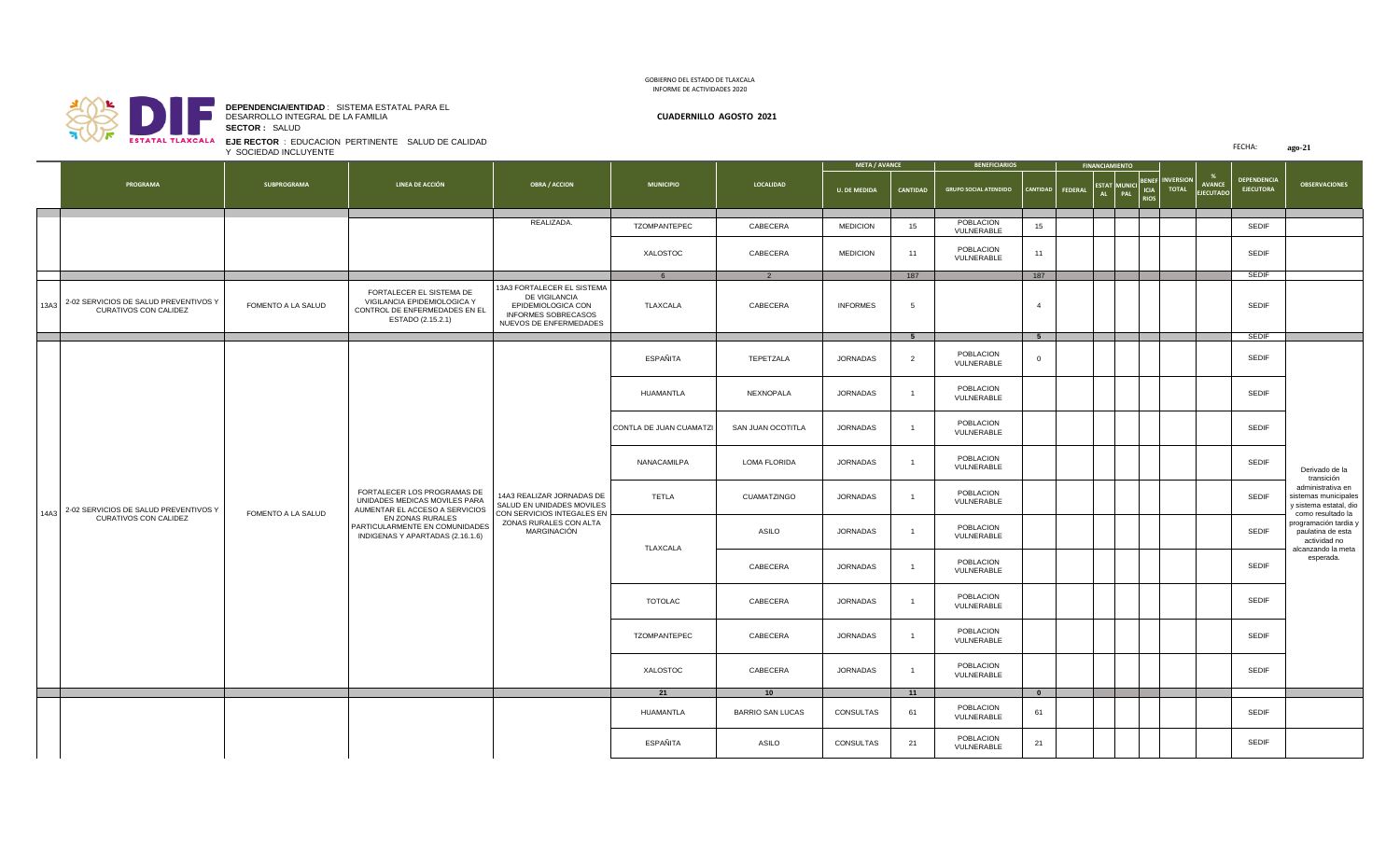

**SECTOR :** SALUD **DEPENDENCIA/ENTIDAD** : SISTEMA ESTATAL PARA EL DESARROLLO INTEGRAL DE LA FAMILIA **CUADERNILLO AGOSTO 2021**

**EJE RECTOR** : EDUCACION PERTINENTE SALUD DE CALIDAD Y SOCIEDAD INCLUYENTE

| <b>SYLMINE LEARNAST </b>                   | Y SOCIEDAD INCLUYENTE | EJE RECTOR : EDUCACION PERTINENTE SALUD DE CALIDAD                                                                |                                                                        |                            |                                           |                      |                |                                            |                |  |                       |                                        |             |  |                                   | FECHA:                          | ago-21               |
|--------------------------------------------|-----------------------|-------------------------------------------------------------------------------------------------------------------|------------------------------------------------------------------------|----------------------------|-------------------------------------------|----------------------|----------------|--------------------------------------------|----------------|--|-----------------------|----------------------------------------|-------------|--|-----------------------------------|---------------------------------|----------------------|
|                                            |                       |                                                                                                                   |                                                                        |                            |                                           | <b>META / AVANCE</b> |                | <b>BENEFICIARIOS</b>                       |                |  | <b>FINANCIAMIENTO</b> |                                        |             |  |                                   |                                 |                      |
| PROGRAMA                                   | SUBPROGRAMA           | LINEA DE ACCIÓN                                                                                                   | <b>OBRA / ACCION</b>                                                   | <b>MUNICIPIO</b>           | LOCALIDAD                                 | <b>U. DE MEDIDA</b>  | CANTIDAD       | GRUPO SOCIAL ATENDIDO   CANTIDAD   FEDERAL |                |  |                       | ESTAT MUNICI BENEF INVERSION<br>AL PAL | <b>RIOS</b> |  | <b>AVANCE</b><br><b>EJECUTADO</b> | DEPENDENCIA<br><b>EJECUTORA</b> | <b>OBSERVACIONES</b> |
|                                            |                       |                                                                                                                   |                                                                        |                            | CABECERA                                  | CONSULTAS            | 550            | POBLACION<br>VULNERABLE                    | 550            |  |                       |                                        |             |  |                                   | <b>SEDIF</b>                    |                      |
| 15A3 2-02 SERVICIOS DE SALUD PREVENTIVOS Y |                       | ATENDER DE MANERA INTEGRAL Y<br>COORDINADA LA SALUD DE LA<br>POBLACIÓN USUARIA BUSCANDO                           | 15A3 OTORGAR CONSULTA                                                  | TLAXCALA                   | ASILO OCOTLAN                             | CONSULTAS            | $\overline{7}$ | POBLACION<br>VULNERABLE                    | $\overline{7}$ |  |                       |                                        |             |  |                                   | SEDIF                           |                      |
| CURATIVOS CON CALIDEZ                      | FOMENTO A LA SALUD    | MINIMIZAR LA INCIDENCIA DE<br>COMPLICACIONES ATRIBUIBLES A LA<br>ATENCIÓN TARDÍA DE<br>PADECIMIENTOS(LA 2.17.1.3) | EXTERNA DE MEDICINA<br>GENERAL, ODONTOLOGÍA<br>NUTRICIÓN Y OPTOMETRIA. | TOTOLAC                    | SANTIAGO TEPETICPAC                       | CONSULTAS            | 44             | POBLACION<br>VULNERABLE                    | 44             |  |                       |                                        |             |  |                                   | <b>SEDIF</b>                    |                      |
|                                            |                       |                                                                                                                   |                                                                        | TZOMPANTEPEC               | CABECERA                                  | CONSULTAS            | 58             | POBLACION<br>VULNERABLE                    | 58             |  |                       |                                        |             |  |                                   | <b>SEDIF</b>                    |                      |
|                                            |                       |                                                                                                                   |                                                                        | XALOSTOC                   | CABECERA                                  | CONSULTAS            | 59             | POBLACION<br>VULNERABLE                    | 59             |  |                       |                                        |             |  |                                   | SEDIF                           |                      |
|                                            |                       |                                                                                                                   |                                                                        | $6\overline{6}$            | $\overline{4}$                            |                      | 800            |                                            | 800            |  |                       |                                        |             |  |                                   |                                 |                      |
|                                            |                       |                                                                                                                   |                                                                        | APIZACO                    | CABECERA                                  | <b>SESIONES</b>      | 8              | ADULTOS MAYORES                            | 10             |  |                       |                                        |             |  |                                   | SEDIF                           |                      |
|                                            |                       |                                                                                                                   |                                                                        |                            | CABECERA                                  | <b>SESIONES</b>      | 8              | ADULTOS MAYORES                            | 10             |  |                       |                                        |             |  |                                   | SEDIF                           |                      |
|                                            |                       |                                                                                                                   |                                                                        | CALPULALPAN                | MAZAPA                                    | SESIONES             | 8              | ADULTOS MAYORES                            | 6              |  |                       |                                        |             |  |                                   | SEDIF                           |                      |
|                                            |                       |                                                                                                                   |                                                                        |                            | <b>SAN MARCOS</b>                         | <b>SESIONES</b>      | 8              | ADULTOS MAYORES                            | 6              |  |                       |                                        |             |  |                                   | SEDIF                           |                      |
|                                            |                       |                                                                                                                   |                                                                        | MUÑOZ DE DOMINGO<br>ARENAS | CABECERA                                  | <b>SESIONES</b>      | 8              | ADULTOS MAYORES                            | 14             |  |                       |                                        |             |  |                                   | SEDIF                           |                      |
|                                            |                       |                                                                                                                   |                                                                        |                            | CABECERA                                  | <b>SESIONES</b>      | 8              | ADULTOS MAYORES                            | 33             |  |                       |                                        |             |  |                                   | SEDIF                           |                      |
|                                            |                       |                                                                                                                   |                                                                        |                            | SAN SIMEON XIPETZINCO                     | <b>SESIONES</b>      | 8              | ADULTOS MAYORES                            | 16             |  |                       |                                        |             |  |                                   | SEDIF                           |                      |
|                                            |                       |                                                                                                                   |                                                                        | HUEYOTLIPAN                | SAN LORENZO Y SAN<br>MANUEL TLALPAN       | <b>SESIONES</b>      | 8              | ADULTOS MAYORES                            | 24             |  |                       |                                        |             |  |                                   | SEDIF                           |                      |
|                                            |                       |                                                                                                                   |                                                                        |                            | <b>IGNACIO ZARAGOZA</b>                   | SESIONES             | 8              | ADULTOS MAYORES                            | 28             |  |                       |                                        |             |  |                                   | SEDIF                           |                      |
|                                            |                       |                                                                                                                   |                                                                        |                            | ADOLFO LOPEZ MATEOS Y<br>SAN DIEGO RECOVA | <b>SESIONES</b>      | 8              | ADULTOS MAYORES                            | 15             |  |                       |                                        |             |  |                                   | SEDIF                           |                      |
|                                            |                       |                                                                                                                   |                                                                        | NATIVITAS                  | CABECERA                                  | <b>SESIONES</b>      | 8              | ADULTOS MAYORES                            | 8              |  |                       |                                        |             |  |                                   | <b>SEDIF</b>                    |                      |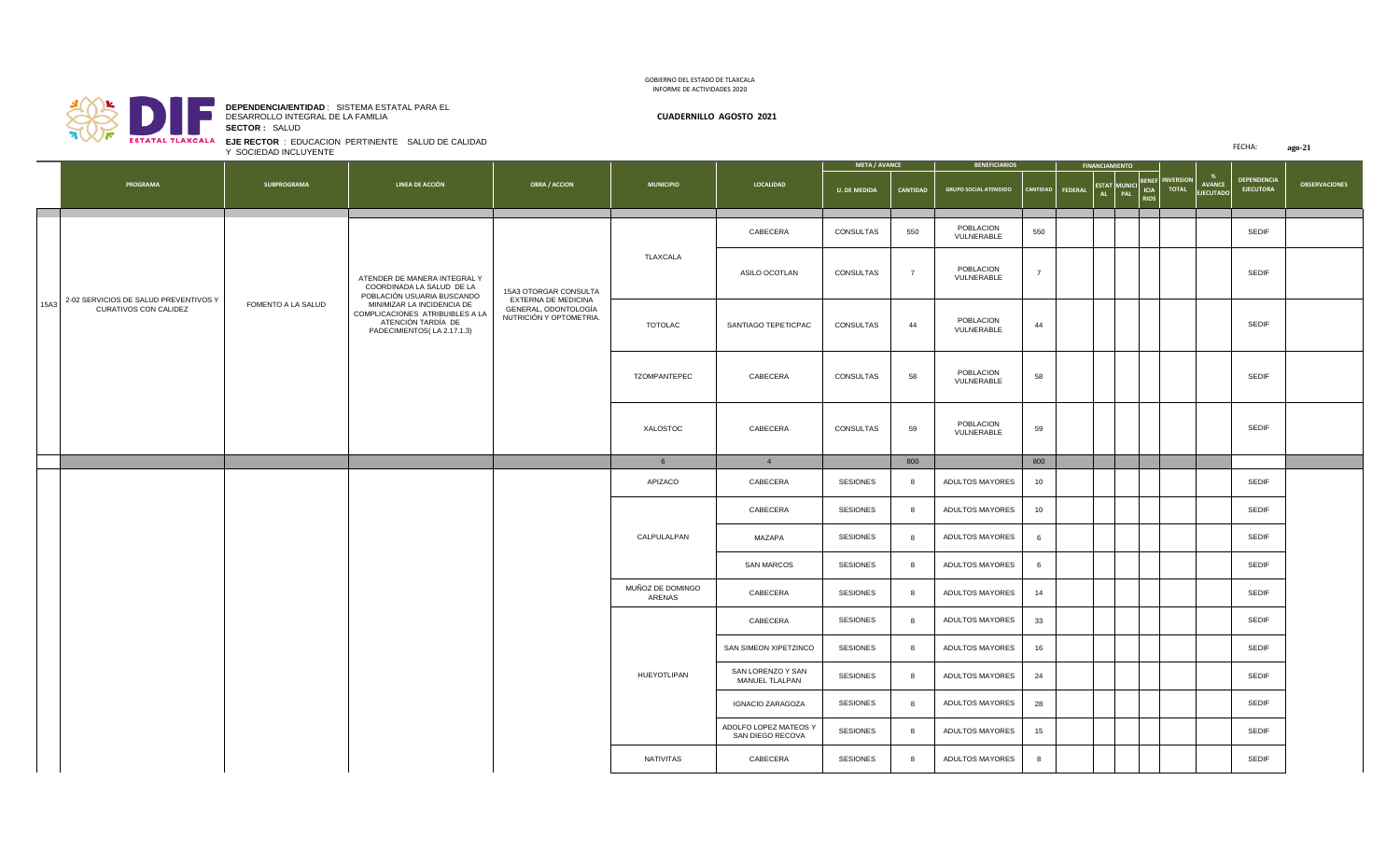

**SECTOR :** SALUD **DEPENDENCIA/ENTIDAD** : SISTEMA ESTATAL PARA EL DESARROLLO INTEGRAL DE LA FAMILIA **CUADERNILLO AGOSTO 2021**

FECHA: **ago-21 U. DE MEDIDA CANTIDAD** GRUPO SOCIAL ATENDIDO CANTIDAD **FEDERA ESTAT AL MUNICI PAL BENEF ICIA RIOS AVANCE EJECUTADO DEPENDENCIA EJECUTORA NO PROGRAMA SUBPROGRAMA LINEA DE ACCIÓN OBRA / ACCION MUNICIPIO LOCALIDAD OBSERVACIONES META / AVANCE**  $\vert$  **BENEFICIARIOS INVERSION TOTAL** Y SOCIEDAD INCLUYENTE SAN LUIS TEOLOCHOLCO CABECERA SESIONES 8 ADULTOS MAYORES 7 SEPTEMBLE SEDIF TETLATLAHUCA | CABECERA | SESIONES | 8 | ADULTOS MAYORES | 12 | | | | | | | | | SEDIF SAN DIEGO METEPEC SESIONES 8 ADULTOS MAYORES 14 SEDIF SAN BUENA VENTURA BUENA VENIUKA | SESIONES | 8 | ADULTOS MAYORES | 12 | | | | | | | | | | SEDIF<br>ATEMPAN SAN GABRIEL CUAHUTLA SESIONES 8 ADULTOS MAYORES 7 SEDIF SAN ESTEBAN TIZATLAN SESIONES 8 ADULTOS MAYORES 10 SEDIF SAN HIPOLITO CHIMALPA SESIONES 8 ADULTOS MAYORES 11 SEDIF SAN SEBASTIAN ATLAHAPA SESIONES 8 ADULTOS MAYORES 16 SEDIF TEPEHITEC CAMINOS DE LA SESIONES 8 ADULTOS MAYORES 4 SEDIF ACUITLAPILCO SESIONES 8 ADULTOS MAYORES 21 | | | | | | | | SEDIF GUADALUPE TEXMOLAC SESIONES 8 ADULTOS MAYORES 15 SEDIF VELAZCO SESIONES 8 ADULTOS MAYORES 32 | | | | | | | SEDIF ZACATZONTETLA SESIONES 8 ADULTOS MAYORES 8 SEDIF SAN PEDRO TLACOTEPEC SESIONES 8 ADULTOS MAYORES 28 SEDIF SANTA BARBARA SESIONES 8 ADULTOS MAYORES 8 SEDIF CUAUTLA SESIONES 8 ADULTOS MAYORES 4 | | | | | | SEDIF SAN JOSE TEXOPA SESIONES 8 ADULTOS MAYORES 7 | | | | | | | | | | | | SEDIF BENITO JUAREZ | CABECERA | SESIONES | 8 | ADULTOS MAYORES | 13 | | | | | | | | | SEDIF SAN LORENZO<br>AXOCOMANITLA AXOCOMANITLA CABECERA SESIONES <sup>8</sup> ADULTOS MAYORES <sup>23</sup> SEDIF SAN LUCAS TECOPILCO CABECERA SESIONES 8 ADULTOS MAYORES 6 SEPENDENT SEDIF XALTOCAN **16A4** 2-02 SERVICIOS DE SALUD PREVENTIVOS Y RVICIOS DE SALUD PREVENTIVOS Y<br>CURATIVOS CON CALIDEZ FORTALECER LOS PROGRAMAS DE ATENCIÓN INTEGRAL A LA SALUD DEL ADULTO MAYOR CON ESQUEMAS DE ACTIVACIÓN FÍSICA E INTEGRACIÓN SOCIAL ( LA 2.18.3.4 ) 16A4 SESIONES DE ACTIVACIÓN FISICA REALIZADA POR GRUPOS DE ADULTOS MAYORES Derivado de la transición administrativa en stemas municipales, la formación de grupos de adultos mayores se realiza de forma acelerada, propiciando que esta actividad se realice con mayor demanda. TLAXCALA XALOSTOC